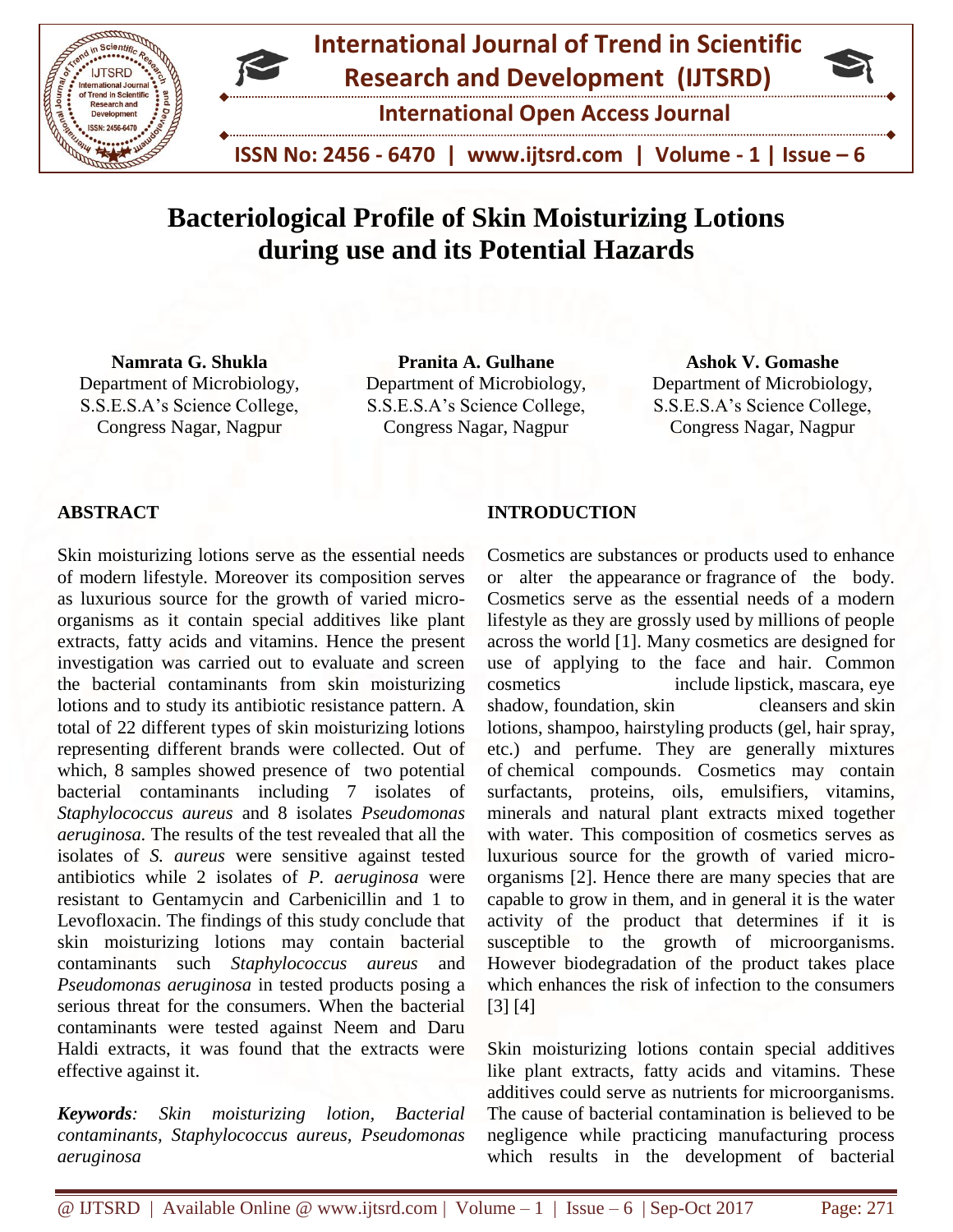contaminants posing a threat for the consumers. Skin and mucous membranes are normally protected from microbial attack, however protective integuments may be damaged and slight trauma may result. These situations may be of particular concern when contaminated cosmetics are used in the mucocutaneous membranes or on damaged skin and when used by people having compromised immune responses [5]. Many studies carried out across the world showed high rate of contamination of cosmetics by *Staphylococcus* spp., *Pseudomonas* spp., *Clostridium* spp., *Candida* spp. and Enterobacteriaceae. Both these organisms are opportunistic pathogens. If these bacterial contaminants from skin moisturizing lotions cause any skin infection during its use, then it should be treated. The excessive use of antibiotics can lead to increased resistance in bacterial pathogens. To overcome the problem of antibiotic resistance medicinal plant extracts have been extensively studied as an alternative as they have fewer adverse effects than synthetic agents. Hence, the present investigation was carried out to evaluate and screen the bacterial contaminants from skin moisturizing lotions and to study its antibiotic resistance pattern as well as antibacterial activity of herbal extracts.

### **MATERIALS AND METHODS:**

### **Sample Collection:**

A total of 22 skin moisturizing lotions representing different brands were collected from beauty parlours of Nagpur region.

### **Analysis of Bacterial Contaminants:**

Isolation of bacterial contaminants from skin moisturizing lotions on Mannitol Salt Agar and Pseudomonas Isolation Agar was carried out. For this, 1 gram of each sample of skin moisturizing lotion was added into 9 ml nutrient broth and incubated overnight at  $37^0$ C. A loopful inoculum was inoculated on the media plates and incubated at  $37^{\circ}$ C for 24 hours. After incubation, isolates were identified on the basis of morphological, cultural and biochemical characteristics [6] [7] [8].

### **Antibiotic Susceptibility of Bacterial Contaminants:**

Antimicrobial activity was performed using disk diffusion method according to NCCLS standard [9]. Different types of antibiotics for each type of bacterial contaminant were used in the present study (Table 1).

A sterile swab was dipped into bacterial suspension, pressed on side of the test tube to allow excess dripoff, and was then evenly streaked on the entire surface of the Mueller-Hinton agar plate. The antibiotic discs were placed on the plate with the help of sterile forcep. The plates were incubated at  $37^{\circ}$ C for 24 hrs. After incubation, the zone of inhibition of was measured [8].

#### **Antibacterial Activity of Herbal Extracts:**

Neem leaves (*Azadirachta indica*) and Daru Haldi stem (*Berberis aristata*) were collected and used for extract preparation. Neem extract was prepared by mixing 10 gm of dried Neem leaves powder into water ethanol mixture as a solvent in 7:3 ratio and refluxed for 3 hours.

Daru Haldi extract was prepared by mixing 20 gm of Daru Haldi stem powder into ethanol water mixture as a solvent in 7:3 ratio and refluxed for 3 hours. After cooling, both the extracts were filterted and used separately for the study [11]. Wells (6mm) were made on Mueller Hinton agar plate lawned with the bacterial culture. A 50 ul of the extract was added in the well and the plates were incubated at  $37^{\circ}$ C for 24 hrs. After incubation, the zone of inhibition was measured.

### **RESULTS AND DISCUSSION:**

The present investigation was carried out to analyze the presence of potential bacterial contaminants in different skin moisturizing lotions. A total of 22 different types of skin moisturizing lotions representing different brands were analyzed in the present study. Out of which, *Staphylococcus aureus* were isolated from 7 moisturizing lotions while *Pseudomonas aeruginosa* were isolated from 8 lotions. These results were correlated with the previous findings [10]. Both these organisms are opportunistic pathogens. In the earlier studies it was came to the conclusion that skin lotions shows high incidence of contamination rate by *Staphylococcus*  spp. [3] [4]. The most predominantly isolated gram positive bacterium was found to be *S. aureus.* It is known to cause skin and soft tissue infections and the application of creams with the presence of this organism may result in boils and impetigo. Among the gram negative organisms, *P. aeruginosa* was the predominantly isolated organism, and this bacterium is well known to cause infection of burns, wounds and eyes.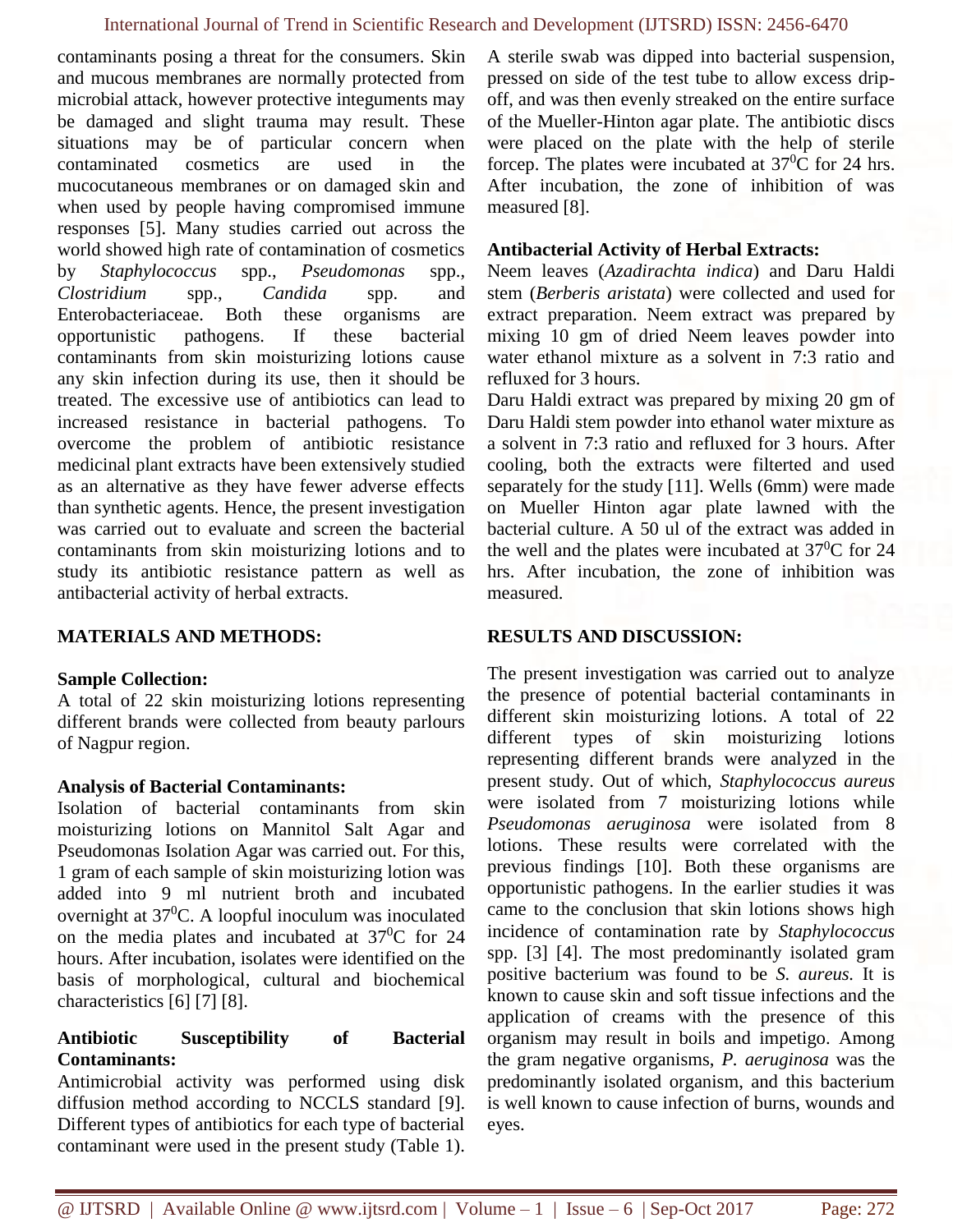The antibiotic susceptibility test of the isolated bacterial contaminants was carried out against different types of antibiotics for each type of bacterial contaminant isolated. The results of the test revealed that all the isolates of S*. aureus* were sensitive against tested antibiotics (Graph 1) while 2 isolates of *P. aeruginosa* were resistant to Gentamycin and Carbenicillin and 1 to Levofloxacin (Graph 2). The present findings were correlated with that of the previous work in which it was reported that erythromycin against *S. aureus* and Gentamycin against *P. aeruginosa* showed highest activity [8]. When the bacterial contaminants were tested against Neem and Daru Haldi extracts, it was found that the extracts were effective against it. The results were correlated with the previous findings [11]. It has reported that Neem leaves have known to possess diverse pharmacological properties like anti inflammatory, anti pyretic and anti microbial [12]. In Daru Haldi, the major alkaloid berberine is responsible for antimicrobial activity. It also acts as anti inflammatory, wound healing and anti oxidant [13] [14]. Hence according to present findings, Neem and Daru Haldi can be used as potential natural remedy against skin infecting pathogens isolated from skin moisturizing lotions.

The common ingredients used in preparation of cosmetics include sugar, starch, protein, amino acids, organic acids, alcohols and lipids which favours microbial growth. Water is a fundamental requirement for any microorganisms to multiply and contaminate the cosmetics products; thus untreated or non sterile water can enhance microbial growth leading to contamination of cosmetics products [4]. The sources of microbial contaminants in cosmetics at the point of sale are raw materials used in production, personnel, and the environment in which products are manufactured [15].

## **CONCLUSION:**

Cosmetics are extremely vulnerable to microbial contamination. This attributes to the presence of water and raw materials which facilitates the growth of microbes. The findings of this study conclude that facial skin lotions may contain harmful bacterial contaminants such as *Staphylococcus aureus* and *Pseudomonas aeruginosa* posing a serious threat for the consumers. Good Manufacturing Practice should be followed; raw materials and water should be tested microbiologically. It is necessary to carry out routine microbiological control tests for cosmetics after manufacturing in order to ensure the quality and safety for customer. Hence it is the need of an hour to evaluate and control the microbiological quality of skin products during its production and formulations.

## **REFERENCES**

- [1] P. Hashim, N. Shahab, T. Masilamani, R. Baharom, R. and Ibrahim. A Cosmetic Analysis in Compliance with the Legislative Requirements, Halal and Quality Control. Malaysian J. Chem., vol. 11(1), pp. 81-87, 2009.
- [2] W. Siegert, Schulke and M. Gombh. Microbiological Quality Management for the Production of Cosmetics and Toiletries. Cosmet. Sci. Tech., 2005.
- [3] I.N. Okeke and A. Lamikanra. Bacteriological quality of skin moisturizing creams and lotions distributed in a tropical developing country. J. Appl. Microbiol., vol. 91, pp. 922-928, 2001.
- [4] P.G. Hugbo, A.O. Onyekweli and Igwe, I. Microbial contamination and preservative capacity of some brands of cosmetic creams. Tropical Journal of Pharmaceutical Research, vol. 2, pp. 229-234, 2003.
- [5] M.T. Parker. The clinical significance of the presence of microorganisms in pharmaceutical and cosmetic preparations*.*  Journal of the Society of Cosmetic Chemists, vol. 23, pp. 415-416, 1972.
- [6] J.G. Collee, R.S. Miles and B. Waatt. Tests for the identification of Mackie and Mc Cartney Practical Medical Microbiology, 14th ed, In: Collee JG, Fraser AG, Marmion BP, Simmons A, editors. London: Churchill Livingstone; pp. 131- 149, 1996.
- [7] M. Cheesbrough. District laboratory practice in tropical countries. Part 2, pp. 63-130, 267-332, 2005.
- [8] M. Aminu and O. Christopher. Antibiogram of bacterial isolates and fungi associated with some creams and lotions sold in Zaria, Nigeria. African Journal of Microbiology Research, vol. 10(7), pp. 231-237, 2016.
- [9] A.W. Bauer, W.M.M. Kirby, J.C. Sherirs and M. Turck. Antibiotic susceptibility testing by standard single disk method. American Journal of Clinical Pathology, vol. 45, pp. 433-496, 1966.
- [10] S. Rafiq, S. Iqbal and J.S. Shaik. Bacteriological Profile and Preservative Capacity of Commercial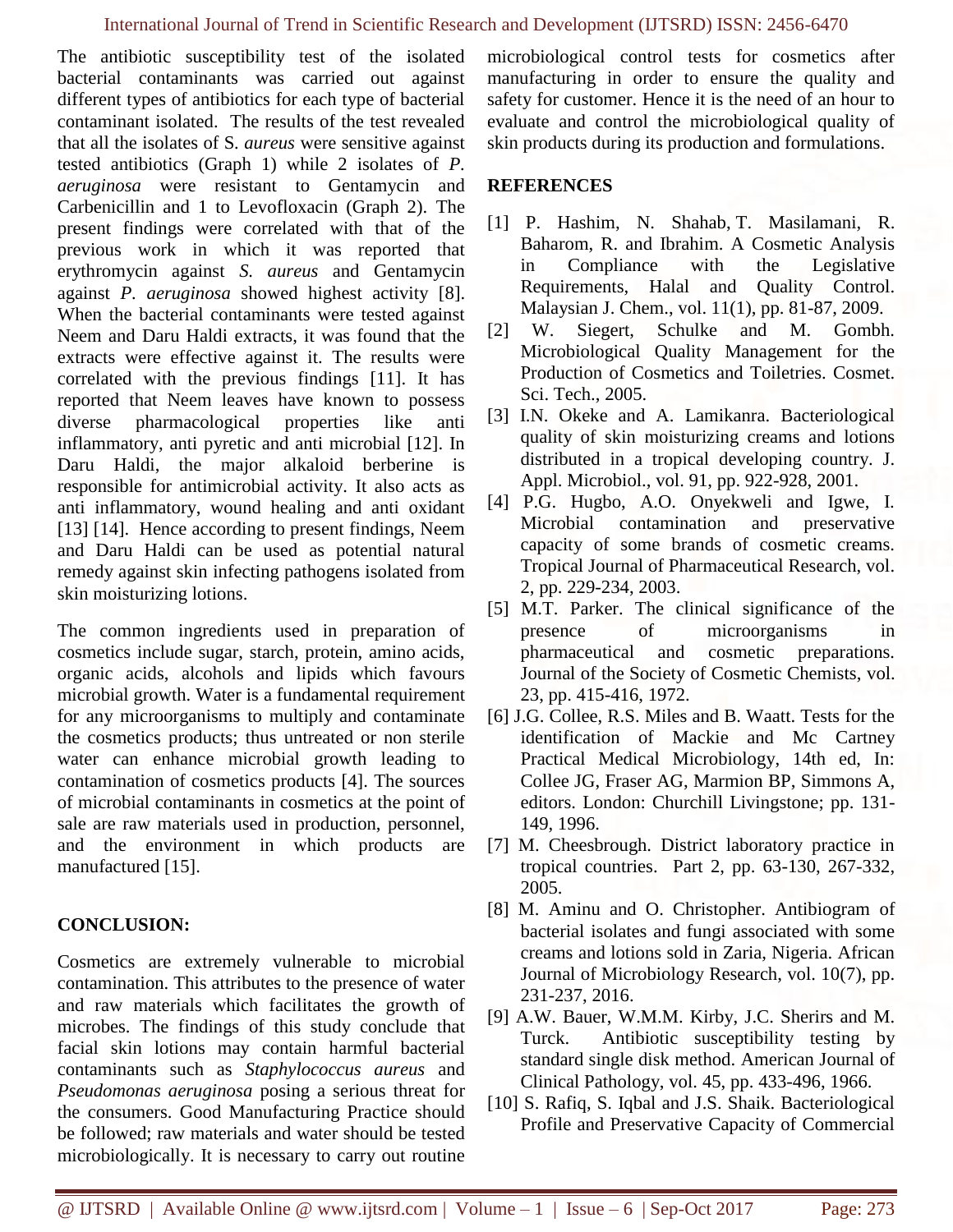Creams and Lotions. UK Journal of Pharmaceutical and Biosciences, 2015.

- [11] F.S. Daud, G. Pande, M.Joshi, R. Pathak and S. Wankhede. A study of antibacterial effect of some selected essential oils and medicinal herbs against acne causing bacteria. International Journal of Pharmaceutical Science Invention, vol. 2, pp. 27-34, 2013.
- [12] R. Arora, S. Singh and R.K Sharma, In: Botanical Medicine in Clinical Practice, Edited by Ronald Watson and Victor Preedy, CABI, 2008.
- [13] S. Das. Phyto-Pharmacology of Berberis Aristata DC: A Review. Journal of Drug Delivery and Therapeutics, vol. 1, pp. 46-50, 2011.
- [14] K. Sharma. Berberis Aristata: A Review, IJRAP, vol. 2, pp. 383-388, 2011.
- [15] S.O. Olson. The application of microbiology to cosmetic testing. Journal of the Society of Cosmetic Chemists, vol. 18, pp. 191-198, 1967.

### **Table 1: Antibiotics Used in the study**

| <b>Antibiotics</b>   | <b>Concentration</b> |
|----------------------|----------------------|
| Amoxyclav            | $30 \text{ mcg}$     |
| <b>Azithromycin</b>  | $15 \text{ mcg}$     |
| <b>Carbenicillin</b> | $100$ mcg            |
| <b>Clindamycin</b>   | $2 \text{ mcg}$      |
| Erythromycin         | $15 \text{ mcg}$     |
| Gentamycin           | $10 \text{ mcg}$     |
| Levofloxacin         | 5 mcg                |
| <b>Vancomycin</b>    | $30 \text{ mcg}$     |

| Table 2: Antimicrobial Activity of Antibiotics and Herbal Extracts against S. aureus |  |  |  |
|--------------------------------------------------------------------------------------|--|--|--|
|                                                                                      |  |  |  |

| <i>S. aureus</i> | Vancomycin      | Erythromycin    | Amoxyclay       | Gentamycin      | <b>Clindamycin</b> | Neem             | Daru Haldi       |
|------------------|-----------------|-----------------|-----------------|-----------------|--------------------|------------------|------------------|
| S. aureus 1      | $18$ mm         | $15 \text{ mm}$ | 13mm            | $23 \text{ mm}$ | $24$ mm            | $15 \text{ mm}$  | 18mm             |
| S. aureus 2      | $15 \text{ mm}$ | $16 \text{ mm}$ | $17 \text{ mm}$ | $17 \text{ mm}$ | $22 \text{ mm}$    | 16mm             | 18mm             |
| S. aureus 3      | $18 \text{ mm}$ | $19 \text{ mm}$ | $13 \text{ mm}$ | $19 \text{ mm}$ | $21$ mm            | 16mm             | 17 <sub>mm</sub> |
| S. aureus 4      | $20 \text{ mm}$ | $18 \text{ mm}$ | $13 \text{ mm}$ | $22 \text{ mm}$ | $13 \text{ mm}$    | 17 <sub>mm</sub> | 19mm             |
| S. aureus 5      | $21 \text{ mm}$ | $16 \text{ mm}$ | $20 \text{ mm}$ | $22 \text{ mm}$ | $16 \text{ mm}$    | 16mm             | 18mm             |
| S. aureus 6      | $13 \text{ mm}$ | $15 \text{ mm}$ | $13 \text{ mm}$ | $12 \text{ mm}$ | $23 \text{ mm}$    | 15mm             | 18mm             |
| S. aureus 7      | $16 \text{ mm}$ | $14 \text{ mm}$ | $23 \text{ mm}$ | $13 \text{ mm}$ | $26 \text{ mm}$    | 15mm             | 17 <sub>mm</sub> |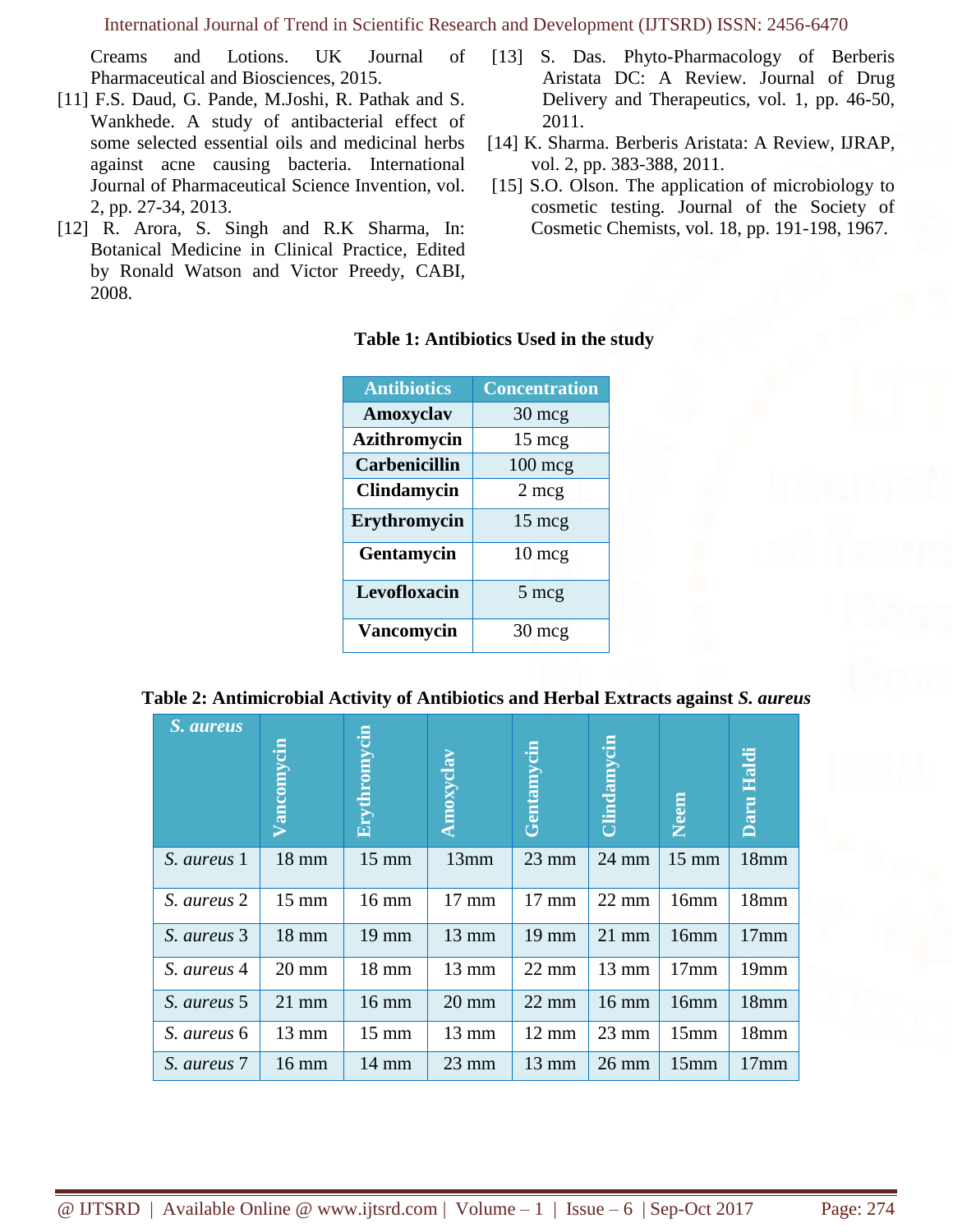| Table 3: Antimicrobial Activity of Antibiotics and Herbal Extracts against P. aeruginosa |  |  |  |  |
|------------------------------------------------------------------------------------------|--|--|--|--|
|------------------------------------------------------------------------------------------|--|--|--|--|

| P. aeruginosa   | <b>Azithromycin</b> | Amoxyclav       | Gentamycin       | Carbenicillin   | <b><i><u>evofloxacin</u></i></b> | Neem | Daru Haldi       |
|-----------------|---------------------|-----------------|------------------|-----------------|----------------------------------|------|------------------|
| P. aeruginosa 1 | 14mm                | 29mm            | 18 <sub>mm</sub> | R               | 19mm                             | 16mm | 18mm             |
| P. aeruginosa 2 | 13 mm               | $12 \text{ mm}$ | $\mathbf R$      | $\mathbf{R}$    | 28 mm                            | 15mm | 18mm             |
| P. aeruginosa 3 | $13 \text{ mm}$     | 13 mm           | $25 \text{ mm}$  | 13 mm           | $27 \text{ mm}$                  | 16mm | 19mm             |
| P. aeruginosa 4 | 13 mm               | $21$ mm         | $16 \text{ mm}$  | $26 \text{ mm}$ | $23 \text{ mm}$                  | 16mm | 18 <sub>mm</sub> |
| P. aeruginosa 5 | 16 mm               | $13 \text{ mm}$ | $\mathbf R$      | $21$ mm         | $\mathbf R$                      | 17mm | 18mm             |
| P. aeruginosa 6 | 13 mm               | $16 \text{ mm}$ | $20 \text{ mm}$  | 13 mm           | $15 \text{ mm}$                  | 15mm | 17 <sub>mm</sub> |
| P. aeruginosa 7 | 13 mm               | $11$ mm         | $26 \text{ mm}$  | $10 \text{ mm}$ | 28mm                             | 15mm | 18mm             |
| P. aeruginosa 8 | 21mm                | $10 \text{ mm}$ | 21mm             | $10 \text{ mm}$ | 26mm                             | 16mm | 17 <sub>mm</sub> |

Where, R- Resistant